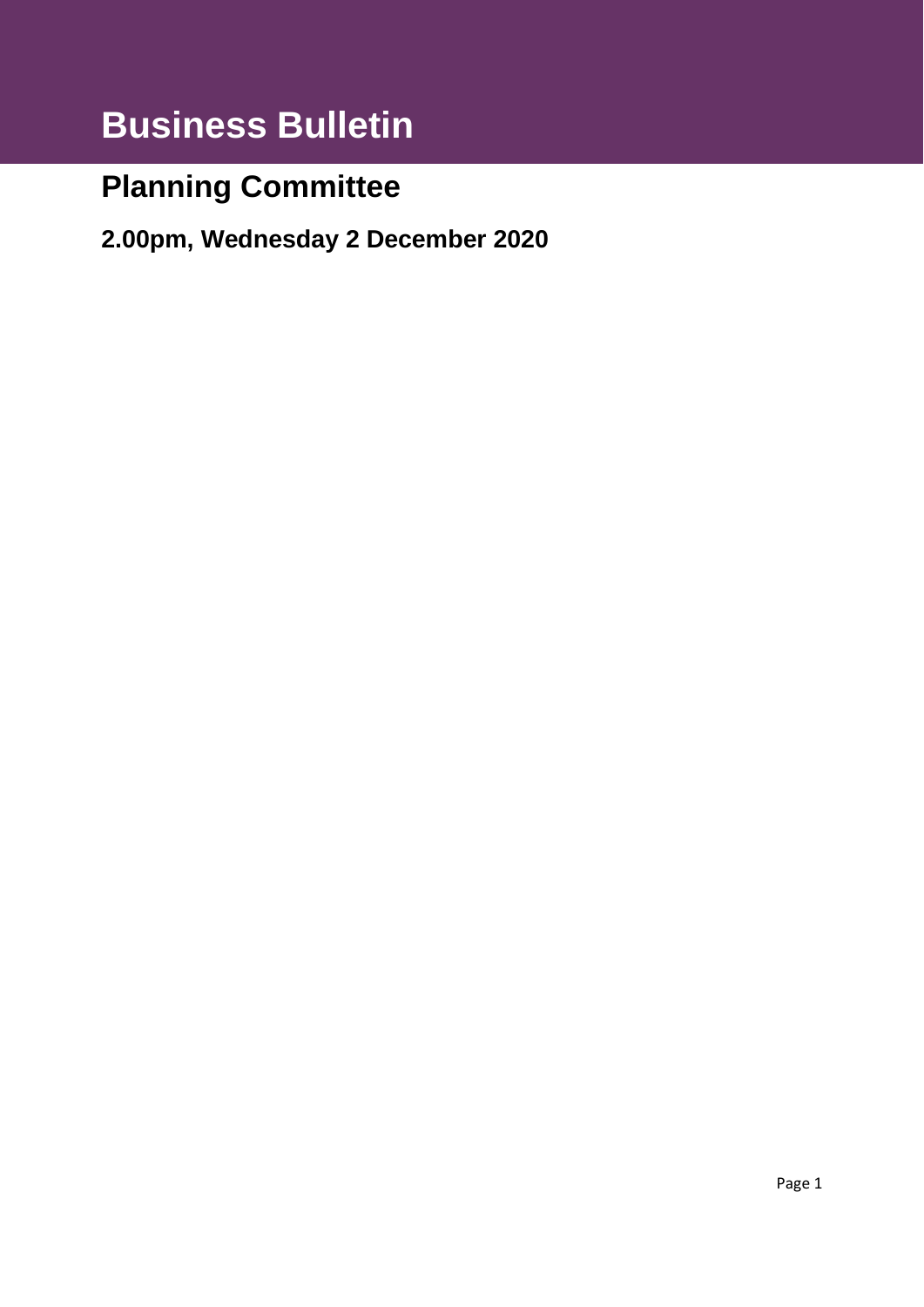# **Planning Committee**

| <b>Members:</b><br><b>Convener:</b>                                                                                               |                                                                                                                                                                                                                                                                         | <b>Contacts:</b>                                                                                                                                                                              |
|-----------------------------------------------------------------------------------------------------------------------------------|-------------------------------------------------------------------------------------------------------------------------------------------------------------------------------------------------------------------------------------------------------------------------|-----------------------------------------------------------------------------------------------------------------------------------------------------------------------------------------------|
| <b>Councillor Neil Gardiner</b><br>Gordon<br>Rose<br><b>Mowat</b><br>Vice-Convener<br>Campbell<br><b>Councillor Maureen Child</b> | <b>Councillor Chas Booth</b><br><b>Councillor George</b><br><b>Councillor Joan Griffiths</b><br><b>Councillor Cameron</b><br><b>Councillor Max Mitchell</b><br>Councillor Joanna<br><b>Councillor Rob Munn</b><br><b>Councillor Hal Osler</b><br><b>Councillor Mary</b> | Veronica MacMillan<br><b>Committee Services</b><br>0131 529 4283<br>veronica.macmillan@edinburgh.go<br>v.uk<br>David Leslie<br><b>Chief Planning Officer</b><br>david.leslie@edinburgh.gov.uk |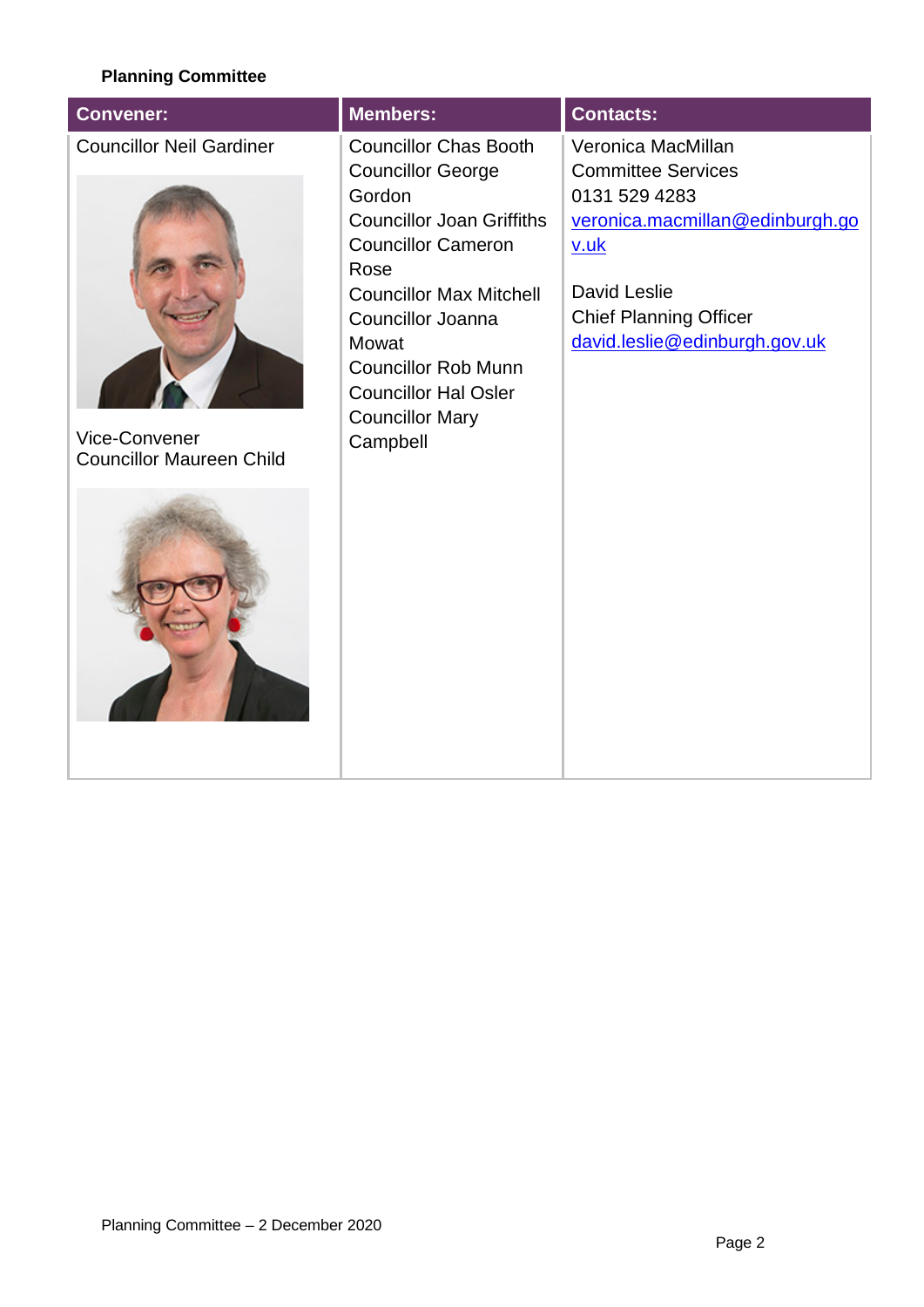| <b>Recent News</b>                                                                                                                                                                                                                                                                                                                           | <b>Background</b>                                                          |
|----------------------------------------------------------------------------------------------------------------------------------------------------------------------------------------------------------------------------------------------------------------------------------------------------------------------------------------------|----------------------------------------------------------------------------|
| <b>Scottish Government Consultation on a Licensing</b><br><b>Scheme and Planning Control Areas for Short Term Lets</b><br>in Scotland                                                                                                                                                                                                        | Contact:<br>david.leslie@edinburgh.gov.uk<br><b>Chief Planning Officer</b> |
| The consultation sought views on the Scottish Government's<br>detailed proposals for the regulation of short-term lets which<br>will form the basis for secondary legislation to be laid in<br>Parliament in December 2020. The target implementation of<br>regulations is April 2021. Comments were requested by<br>Friday 16 October 2020. |                                                                            |
| The consultation paper addresses three key areas and<br>seeks views on issues arising and possible ways of<br>addressing these issues:                                                                                                                                                                                                       |                                                                            |
| · definition of short-term lets;                                                                                                                                                                                                                                                                                                             |                                                                            |
| • the establishment of control areas under the Planning<br>(Scotland) Act 2019; and                                                                                                                                                                                                                                                          |                                                                            |
| • the establishment of a licensing scheme under the Civic<br>Government (Scotland) Act 1982.                                                                                                                                                                                                                                                 |                                                                            |
| A response has been submitted by officers after consultation<br>with the Short Term Lets Member - Officer Working Group.<br>(See Appendix 1).                                                                                                                                                                                                |                                                                            |
| A report was considered by Policy and Sustainability<br>Committee on 1 December 2020.                                                                                                                                                                                                                                                        |                                                                            |
| <b>Scottish Government Consultation on Permitted</b><br>Development Rights - phase 1 priority development<br>types                                                                                                                                                                                                                           | Contact:<br>Gina.bellhouse@edinburgh.gov.u<br>$\mathsf k$                  |
| The consultation sought views on the Scottish Government's<br>draft proposals for changes and extensions to Permitted<br>Development Rights (PDR) in the following development<br>types:                                                                                                                                                     |                                                                            |
| • Digital telecommunications infrastructure;<br>• Agricultural developments;<br>• Peatland restoration; and<br>• Development related to active travel.                                                                                                                                                                                       |                                                                            |
| Following consideration of the consultation comments, the<br>Scottish Government intends to finalise proposals and to<br>prepare regulations to be laid in Parliament in December                                                                                                                                                            |                                                                            |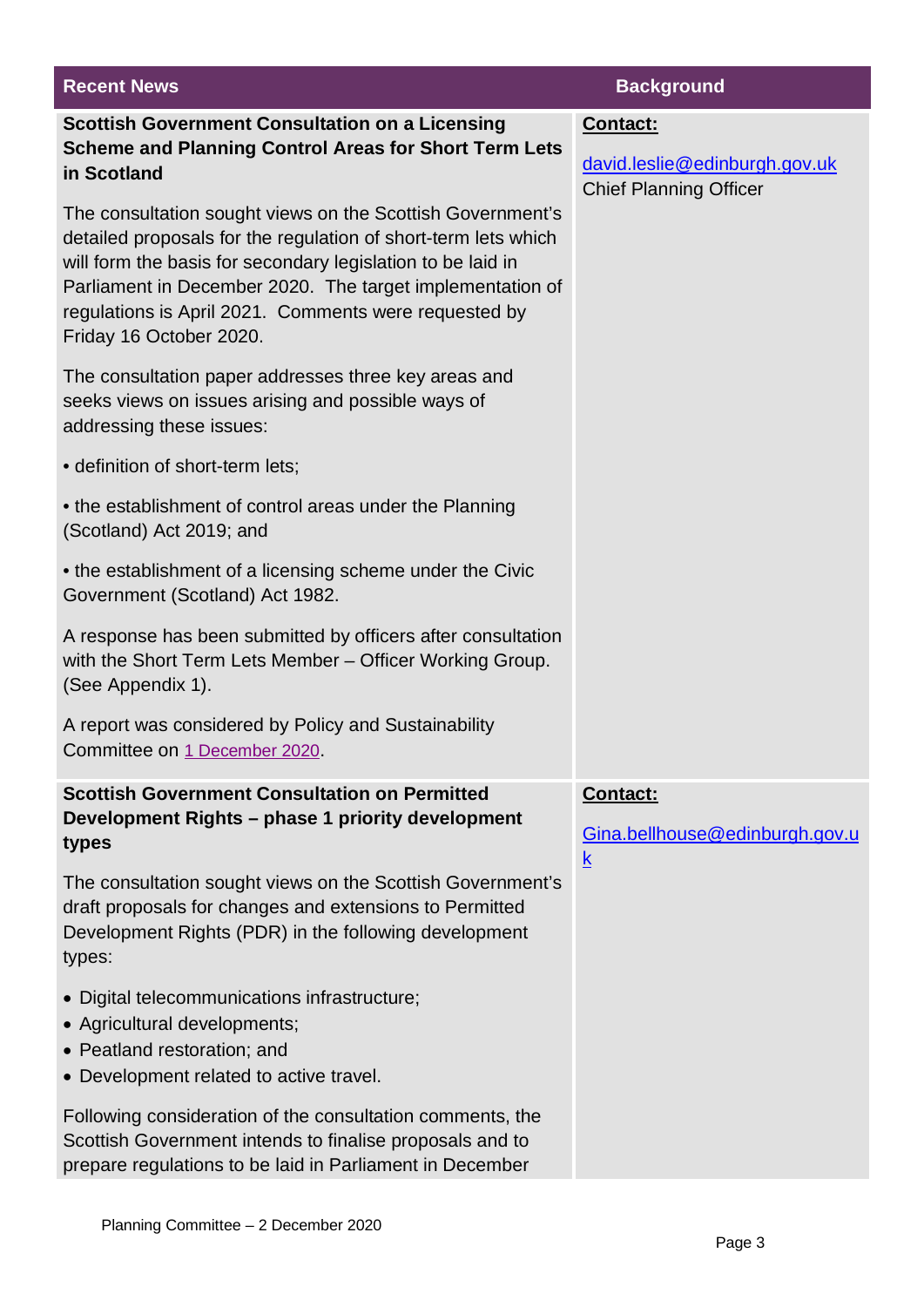| 2020. Comments were requested by Thursday 12 November<br>2020.                                                                                                                                                                                                                                                                                                                                                                                                                                                                                 |                                         |
|------------------------------------------------------------------------------------------------------------------------------------------------------------------------------------------------------------------------------------------------------------------------------------------------------------------------------------------------------------------------------------------------------------------------------------------------------------------------------------------------------------------------------------------------|-----------------------------------------|
| A response has been submitted by officers after consultation<br>with the Convener and Vice Convener (See Appendix 2).                                                                                                                                                                                                                                                                                                                                                                                                                          |                                         |
| <b>Planning Time Performance Information - Quarter 2</b><br>2020/21                                                                                                                                                                                                                                                                                                                                                                                                                                                                            | Contact:<br>ben.wilson@edinburgh.gov.uk |
| Time performance statistics for Quarter 2 are provided as<br>Appendix 3.                                                                                                                                                                                                                                                                                                                                                                                                                                                                       |                                         |
| They use the Scottish Government's headline indicators,<br>which measure decision making times by the average<br>number of weeks in which applications without processing<br>agreements or agreed time extensions are determined. The<br>national indicators look at major, local (non-householder)<br>and householder developments. The appended statistics<br>present information on listed building consent and advert<br>applications in a similar way. Enforcement cases are<br>presented using the same indicators as in previous years. |                                         |
| The time performance charts for the three headline<br>indicators use the Scottish Government's checked mid-year<br>return, which was made available in November.<br>Accordingly, average times for majors and locals show<br>average decision times incorporating stop-the-clock periods<br>for both Quarter 2 and Quarter 1 (for which interim figures<br>were reported in October).                                                                                                                                                          |                                         |
| Appendix 3 shows that in Quarter 2:                                                                                                                                                                                                                                                                                                                                                                                                                                                                                                            |                                         |
| • Average decision times for relevant major applications<br>(33.0 weeks) were faster than in any quarter in 2019/20<br>and similar to the national average for last year (33.5)<br>weeks).                                                                                                                                                                                                                                                                                                                                                     |                                         |
| • Average decision times for relevant local developments<br>(11.7wks) were faster than in any quarter last year and<br>Quarter 1 (12.9wks) and are approaching the national<br>average (10.9 weeks).                                                                                                                                                                                                                                                                                                                                           |                                         |
| • Decision times for householder applications (7.3 weeks)<br>were faster than in any quarter last year and Quarter 1 and<br>match the national average for last year (7.3 weeks).                                                                                                                                                                                                                                                                                                                                                              |                                         |
| Across all application types, the service determined over 694<br>applications during July, August and September. This is<br>lower than typical for a quarter and lower than for Q1 (780).<br>Overall submission of applications for the first 6 months of<br>20/21 is lower than typical. Depending on type, incoming<br>Planning Committee - 2 December 2020                                                                                                                                                                                  |                                         |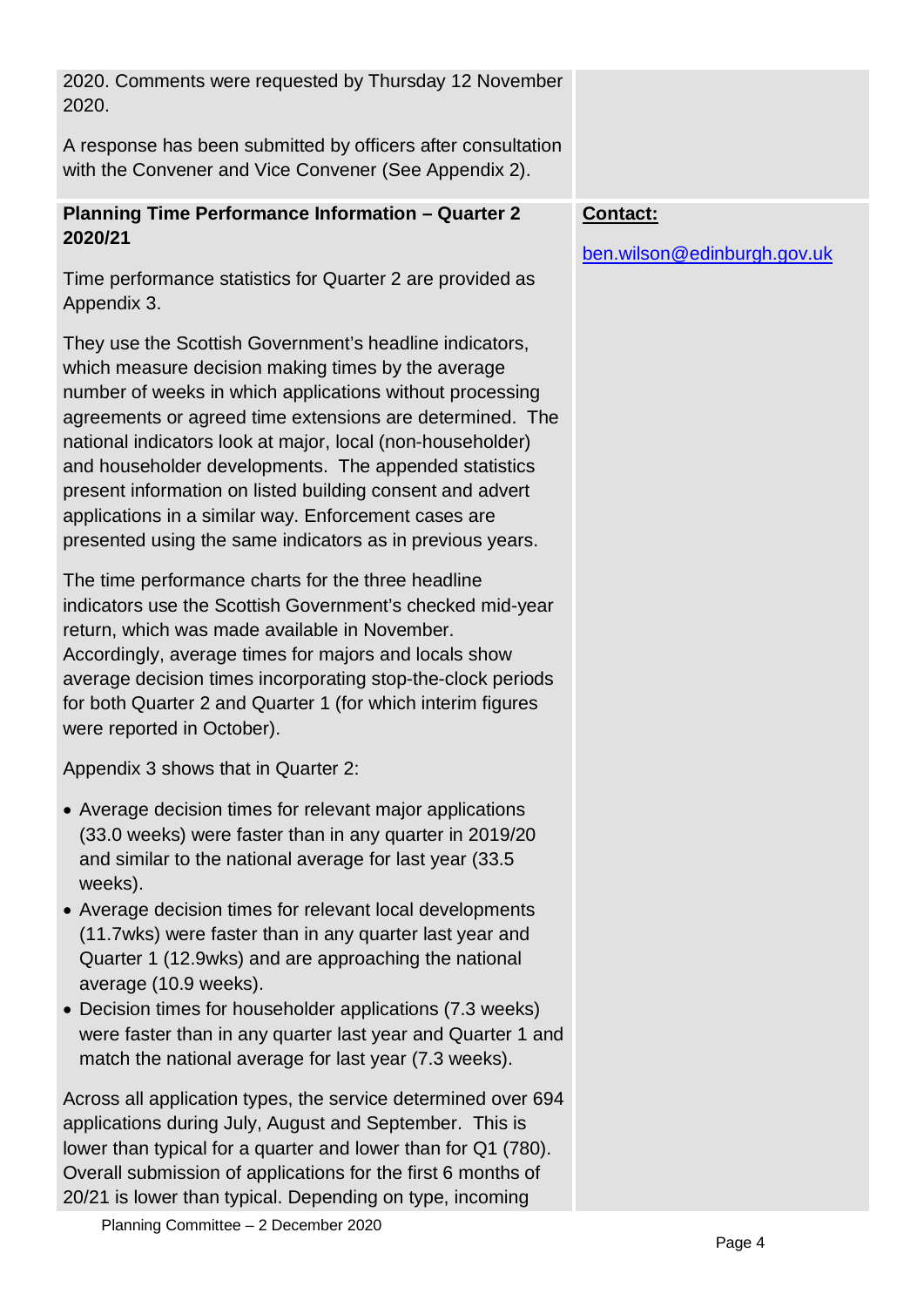| volumes of applications are around 65%-90% of levels last<br>year. Householder applications have reduced the least (to<br>$90\%$ ). |  |
|-------------------------------------------------------------------------------------------------------------------------------------|--|
| Appendix 3 also provides information and brief commentary<br>on enforcement cases and legal agreements.                             |  |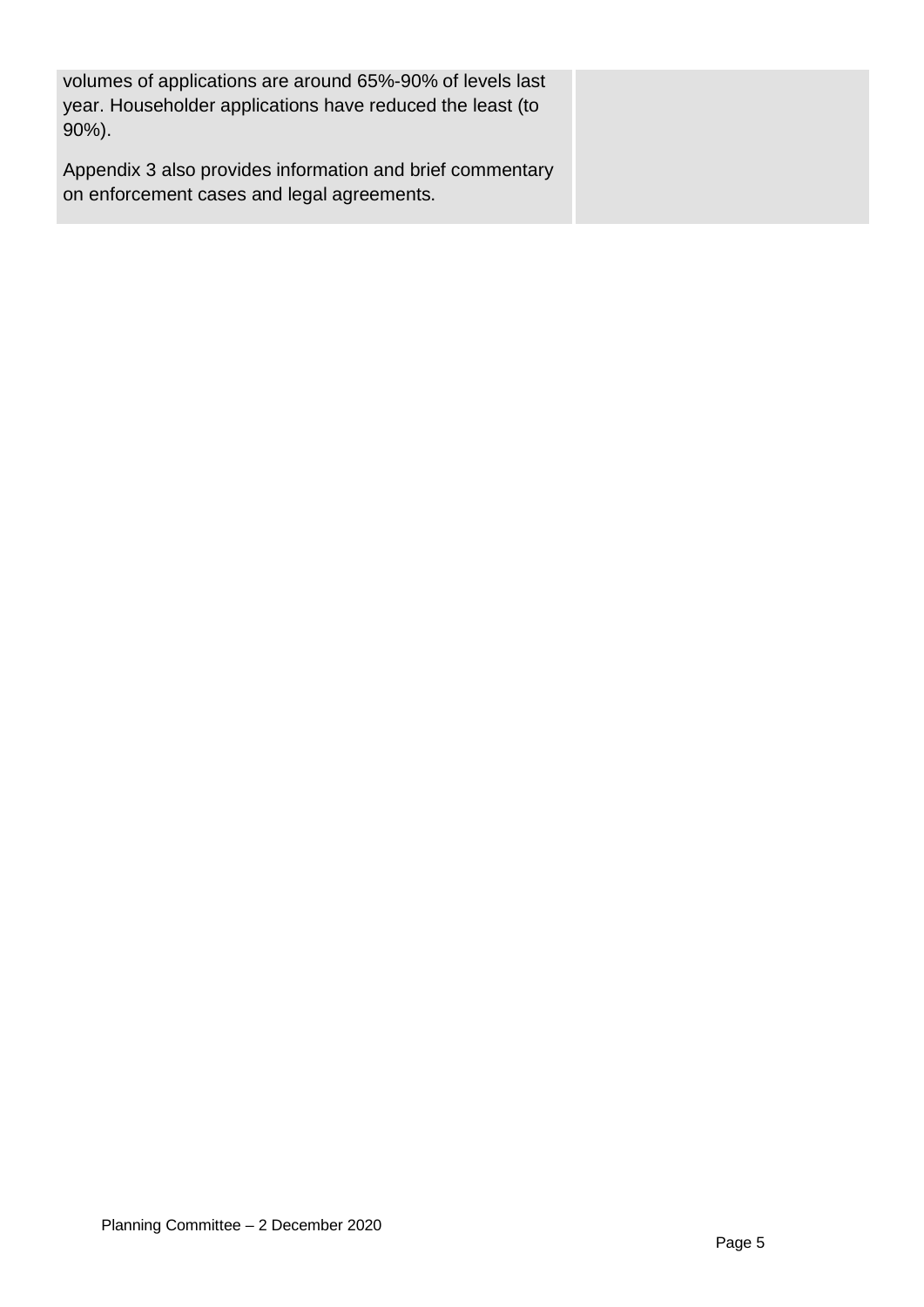#### **APPENDIX 1**

Submitted to **Short Term Lets: Consultation on a licensing scheme and planning control areas in Scotland** Submitted on **2020-10-16 10:18:51**

# **Questions**

**1 Please identify any issues with the proposed definition as set out in chapter 4, and how to resolve them.**

#### **Question 1:**

CEC approach to date is that we have

- encouraged the use of a common definition for Planning and Licensing purposes,

- sought a criteria based approach,

- identified particular loopholes,

- sought clarification of definition of house and flats
- asked that there is a focus on defining a "primary residence" .

This consultation paper

- addresses all these points apart from definition of "primary residence" .

CEC therefore

- supports the proposed definition and asks that the Glossary of terms includes definition of a primary residence.

#### **2 Please identify any issues with the proposed control area regulations as set out in chapter 5, and how to resolve them.**

#### **Question 2:**

a) CEC approach to date is that we have

- sought the principle that all STLs in a defined area will require a change of use to overcome the current burden of a case-by-case basis

- sought a way of managing high concentrations of STLs
- highlighted where "seasonal" use of property to support events could be an exception.

#### This consultation paper proposes

- in a designated STLCA all secondary letting will be a change of use and require planning permission
- that the primary purpose of STLCA is to manage high concentrations
- discretion for planning authorities to apply a flexible approach around one-off events.

#### CEC therefore

- supports this approach. Further local decisions will be required by CEC on designated STLCA (or Areas) and any flexibility for specific events.

b) CEC approach to date is that we have

- sought simple way of linking planning permission to licensing of properties.

#### This consultation paper proposes

- in a manner similar to advertising hoardings, any planning permission which is granted would be valid for a default period of ten years (unless a longer or shorter period is set by the authority) but that local authorities should have the power to revoke planning permission after that time.

## CEC therefore suggests an alternative:

- revocation of planning applications is a complex process and would be onerous for an authority potentially handling thousands of cases. Instead of the onus being on the planning authority to revoke the consent, the consents should be temporary and lapse. The period of planning permission could be linked to the length of the licence to keep it simple and easy for neighbours to follow.

#### c) CEC approach to date is that we have

- sought clarity about permitted development rights and the general allowance of a use for up to 28 days in a calendar year.

#### This consultation paper proposes

- to remove this permitted development right within control areas because it is considered this undermines the purpose of establishing a control area, adds to the complexities of enforcement and is confusing for neighbours.

#### CEC therefore supports this approach

- but seeks explicit clarification in relation to existing limitations of General Permitted Development Order Class 15.

#### d) CEC approach to date is that we have

- sought details of the process of establishing a STLCA

- shared information about existing extent of STL in Edinburgh and how transitional arrangements might work.

#### This consultation paper proposes

- using a similar process to that used to establish conservation areas (they have a similar effect in making planning permission mandatory within them). The

conservation area process requires some form of consultation (not specified in legislation) and notification to Ministers for approval

- that local authorities have the power to set a grace period during which a host may submit a planning application for an existing secondary let and during which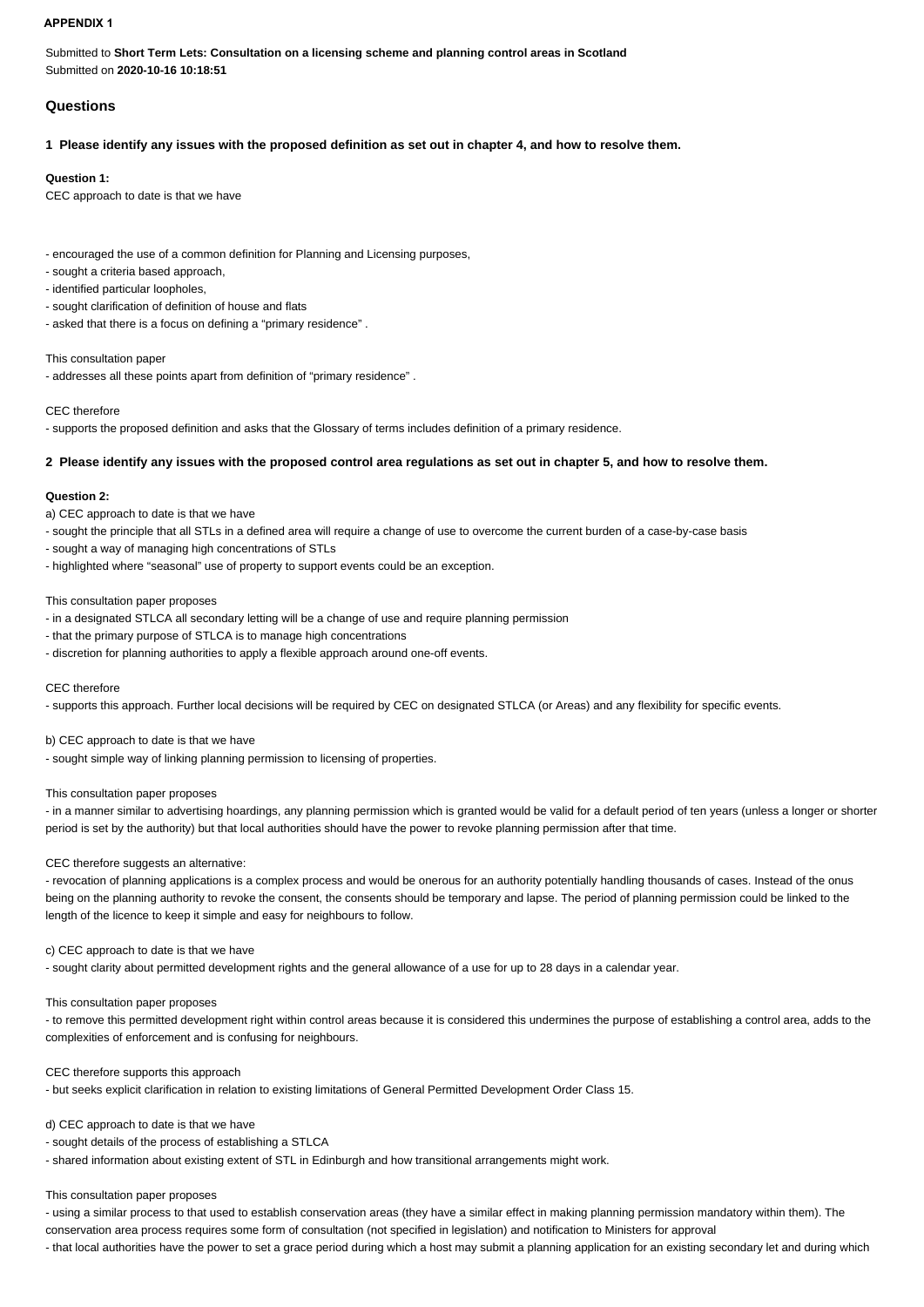#### no enforcement action would be taken against them.

#### CEC therefore supports the approach

- but seek early publication of guidance alongside the regulations to allow proposals in Edinburgh to be prepared and planning policies clarified.

#### e) in Annex B - Planning Legislation

The proposed legislation states: (2) In a short-term let control area, the use of a dwellinghouse for the purpose of providing short-term lets is deemed to involve a material change of use of the dwellinghouse.

This does not appear compatible with what is set out in the consultation paper. The paper states it will be secondary lettings (a form of short term lets) which will involve a material change of use in control areas. Home sharing and home letting shouldn't, but they would under this wording.

#### CEC proposed revision:

Revise this section so that the legislation reflects secondary lettings as automatic change of use in control areas (if that is approach intended).

#### **3 Please identify any issues with the proposed licensing order as set out in chapter 6, and how to resolve them.**

#### **Question 3:**

## a) CEC approach to date is that we have

- sought a licensing regime to identify where and how STLs are operating and to regulate their operation to address safety issues
- sought to implement a licensing scheme at the earliest opportunity after regulations are in place.

#### This consultation paper proposes

- that the licensing system is to be delivered by local authorities but the Scottish Government will specify the mandatory and other possible conditions for the licence. Local authorities will have the power to introduce licensing conditions from a menu of options to address local issues of concern - a target for local authorities to be able to implement a licensing scheme from 1 April 2021 and give local authorities discretion as to when they bring the provisions into force in their area. However, all local authorities must have a live licensing scheme open to receive licensing applications by 1 April 2022.

#### CEC therefore

- supports these proposals

#### b) CEC approach to date is that we have

- sought to ensure that it is a requirement of applying for a licence that planning permission is granted for the property.

#### This consultation paper proposes

- a mandatory condition that the host must confirm they have applied for, or obtained planning permission (if required), that it remains current and that they are complying with any planning conditions.

#### CEC therefore supports this

- but seeks clarification on 1) whether the licensing authority can refuse to consider a licence application until the result of a planning permission application is approved and 2) the impact on a licence granted if planning permission is subsequently refused.

#### c) CEC approach to date is that we have

- sought to allow comments to be received from neighbours when STL uses are proposed in a manner which is easier to address in both Planning and Licensing.

#### This consultation paper proposes

- that the applicant for a licence needs to notify neighbours within a 20 metre distance of the property, including all residents on a tenement stair and neighbouring tenement stairs and where planning permission is also required, propose to give local authorities the power to combine the notification requirements so that neighbours are not notified twice about the same proposal.

#### CEC therefore supports the approach

- but seeks further detail is required of how this will be delivered in a joined-up process.

#### d) CEC approach to date is that we have sought a licensing regime

- that sets a maximum occupancy for a STL based on size of property
- where local conditions can be applied within the local authority area
- which has appropriate transitional arrangements to allow the Council to manage a large volume of applications

#### This consultation paper proposes

- that local authorities will specify a maximum occupancy capacity condition with each licence. Local authorities must do this but may use their own criteria to set appropriate occupancy limits

- that local authorities will have discretionary powers to add licence conditions to address local needs & concerns

- to make appropriate transitional arrangements to allow operators to continue operating until a licence has been granted or refused
- to include grace periods which will allow hosts already operating to submit an application & afford local authorities time to consider them.

#### CEC therefore supports these proposals

- but notes that the proposals do not allow for the licensing system to control the numbers by imposing a cap or limit (but rather through the STLCA planning designation).

#### e) in Annex C - Licence requirements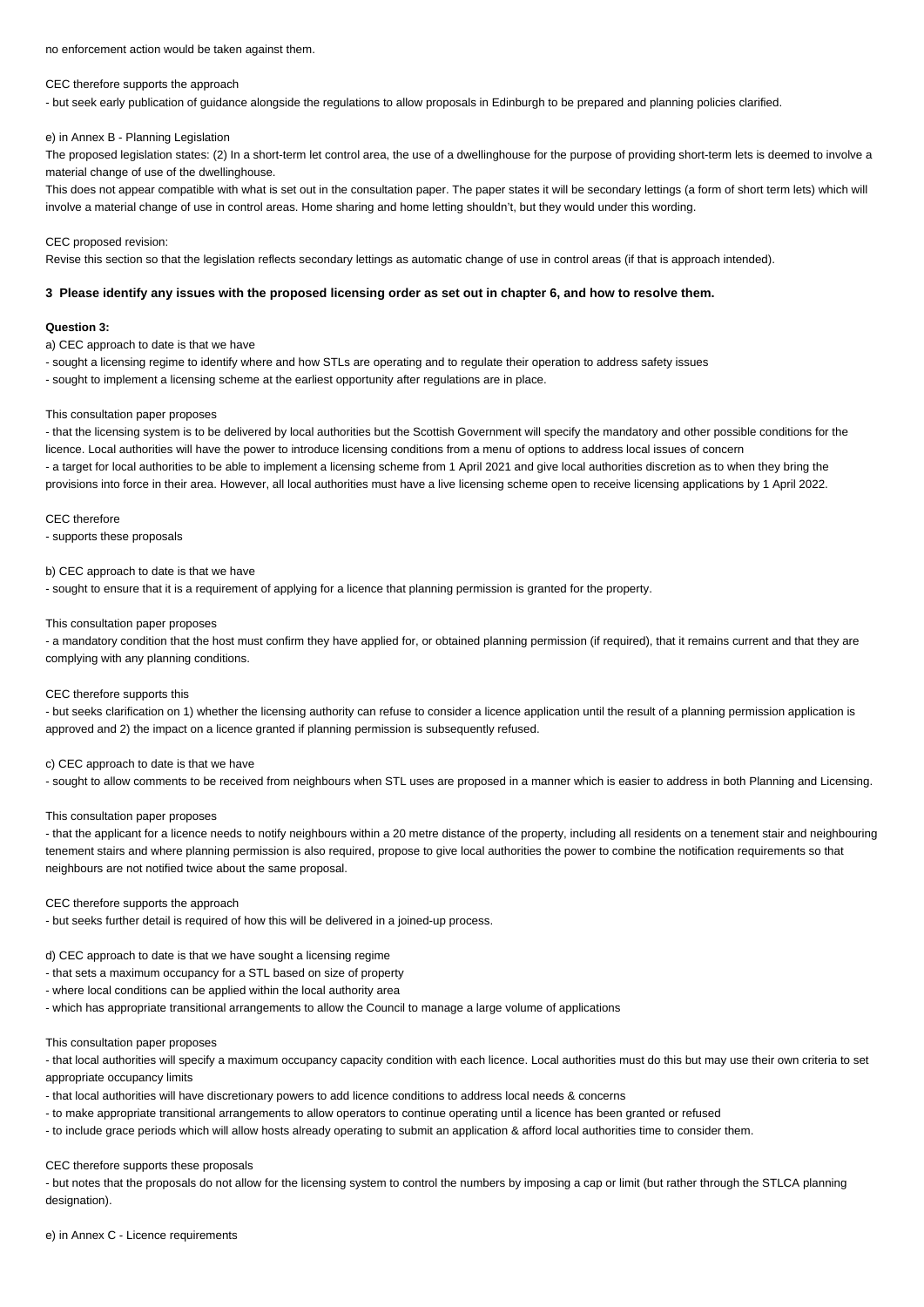### Under Planning permission and conditions:

Indicates that where planning permission is required, that this will be self-declaratory and will not need to be verified. Would it not be appropriate at least in control areas, where planning permission is required by legislation, for this to be verified before a licence can be issued? Otherwise operators may well get their licence and potentially not apply for planning permission. This is likely to lead to continued instances of ESHORT investigations and a potential conflict whereby the local authority under the powers of the planning authority say it is not acceptable but under other powers grant a licence to operate anyway, and potentially take additional tax revenue. Surely this will undermine the planning system and integrity of planning enforcement.

## CEC proposed revision:

Make verification of planning permission a mandatory requirement as part of licence application.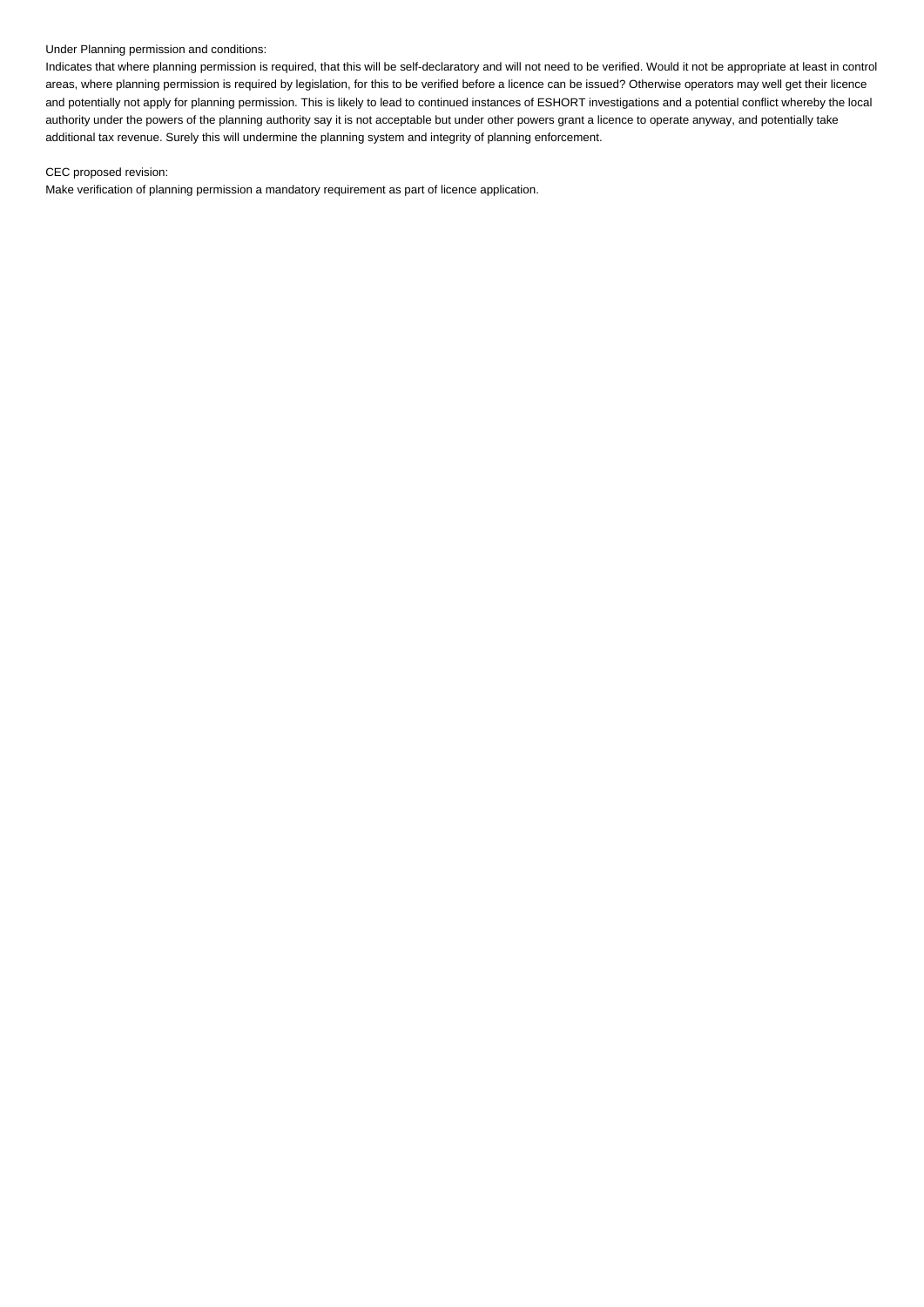#### **APPENDIX 2**

Submitted to **The Scottish Government's Programme for Reviewing and Extending Permitted Development Rights (PDR) in Scotland – Consultation on Phase 1 Proposals**

Submitted on **2020-11-11 15:24:47**

# **Digital Telecommunications Infrastructure**

**1 Do you agree with an increase in permitted height for new ground based masts to 30 metres outside designated areas, subject to the existing prior approval regime on siting and appearance?**

Yes

**If you disagree please explain why:**

**2 Do you agree that existing ground based masts should be able to be increased in height up to 30 metres (i.e. the same maximum height as for new masts proposed in Q.1 above) and that the increase should be limited to no more than 50% of the height of the original mast (whichever is the lower)?**

Yes

**If you disagree, please explain why:**

**3 Do you agree that we should allow existing masts which are above 30 metres in height to be increased to up to 50 metres in height?**

Yes

**If you disagree, please explain why:**

**4 Do you agree that we should allow existing masts which are greater than 50 metres in height to be increased by up to 20% of the height of the original mast?**

No

#### **If you disagree, please explain why:**

Using percentages creates unnecessary confusion. PDR criteria covering expansions in height should be clearly set out in metres not percentages.

**5 Do you agree that we should allow an increase in the width of existing masts by up to 2 metres or, if greater, one half of the width of the original mast (i.e. the increase is on the widest part of the mast and including any equipment)?**

Yes

**If you disagree, please explain why:**

**6 Do you agree that any height or width increase within a designated area should be subject to prior notification/prior approval in order that visual impacts can be assessed?**

No

#### **If you disagree, please explain why:**

The City of Edinburgh Council (CEC) do not approve of the use of prior notification procedures for development under class 67. The concept of PNT/PA creates a public expectation that a planning authority will deal with such applications in a manner similar to a planning authority, and that residents can actively influence the determination of the proposed development in the same manner as a planning application. The system of PNT/PA is cumbersome and creates an additional strain on local authority administrative and financial resources, particularly as it generates a fee which is below that which would have been received for a planning application.

**7 Do you agree that we should increase the maximum distance that replacement masts may be from their original location from 6m to 10m, outside designated areas?**

Yes

**If you disagree, please explain why:**

**8 Do you agree that in the case of replacement masts, in designated areas the current 6m distance from the original location should be retained?**

Yes

**If you disagree, please explain why:**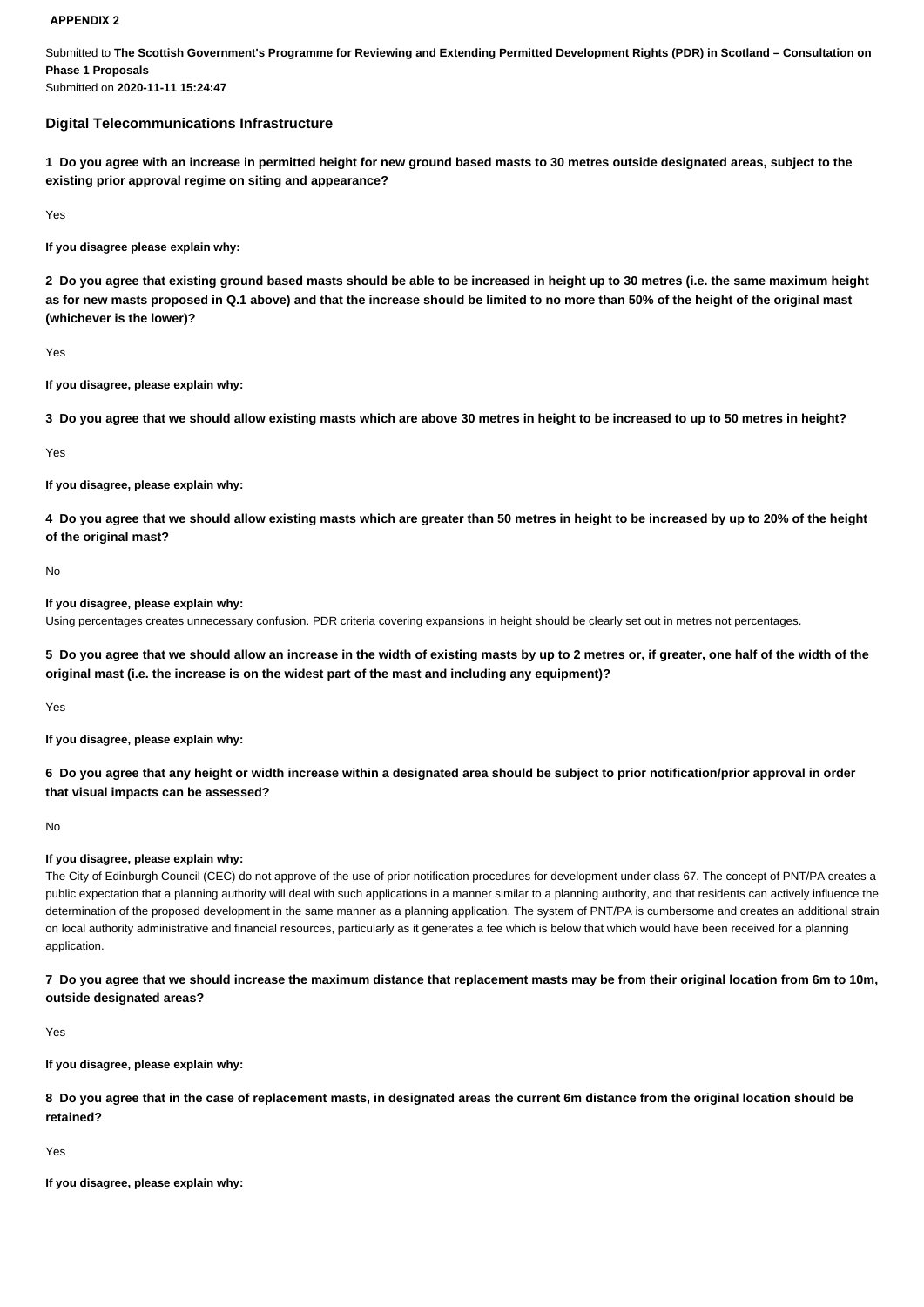**9 We propose to retain the current approach to notify the relevant safeguarding body for masts. Do you agree?**

Yes

**If you disagree, please explain why:**

**10 Do you agree that the PDR for antenna systems on buildings outside designated areas should be as set out in Table 3 in the consultation paper?**

Yes

**If you disagree, please explain why:**

**11 Do you agree with extending PDR for antenna systems on buildings to all or some of the designated areas to which restrictions on PDR for such infrastructure currently applies?**

No

**Please indicate which designations should have extended PDR and why, or, if you disagree, please explain why:** CEC's local authority area includes 50 conservation areas, two world heritage sites, several designated gardens and large numbers of category A listed buildings. CEC therefore strongly opposes any extension of telecoms PDR within designated areas.

**12 What controls should apply in designated areas for antenna systems on buildings and should there be any differentiation between area type (e.g. size and number limits, prior notification/ prior approval or greater restrictions in designations such as conservation areas and world heritage sites, to avoid any detrimental impact on the built environment in terms of any potential visual clutter etc)?**

#### **Please explain your answer:**

The existing controls should remain in place with no amendment.

**13 Do you agree that we should extend PDR to small cell systems on dwellinghouses (rather than just for small antennas)?**

Yes

**If you disagree, please explain why:**

**14 What limitations and restrictions should apply to small cell systems on dwellinghouses (e.g. smaller units, fewer in number than small antennas under PDR)?**

**Please explain your answer:**

**15 In conservation areas, what limits or requirements should apply to small cell systems on dwellinghouses and other buildings (e.g. prior notification/ prior approval to assess the visual impacts or smaller/lower limits, different provisions for dwellinghouses compared to other buildings)?**

#### **Please explain your answer:**

CEC does not support PNT/PA for the reasons stated in the answer to question 6.

**16 Do you agree that extending PDR for small cell systems as proposed and the proposed changes to PDR for new ground based cabinets in designated areas would meet the requirements of Article 57 of EU Directive 2018/1972?**

Not Answered

**If you disagree, please explain why:**

**17 Are there any other potential amendments, comments or observations you wish to make in relation to potential changes to PDR, that you consider necessary, to be compliant with the requirements of Article 57 of EU Directive 2018/1972?**

Not Answered

**Answer:**

**18 Do you agree that we should extend existing PDR in designated areas to allow for new equipment housing up to 2.5 cubic metres volume?**

No

#### **If you disagree, please explain why:**

CEC does not support the expansion of telecoms PDR in designated areas for the reasons stated in the answer to question 11.

**19 Should this be subject to prior notification/prior approval on the siting and appearance to mitigate visual impacts?**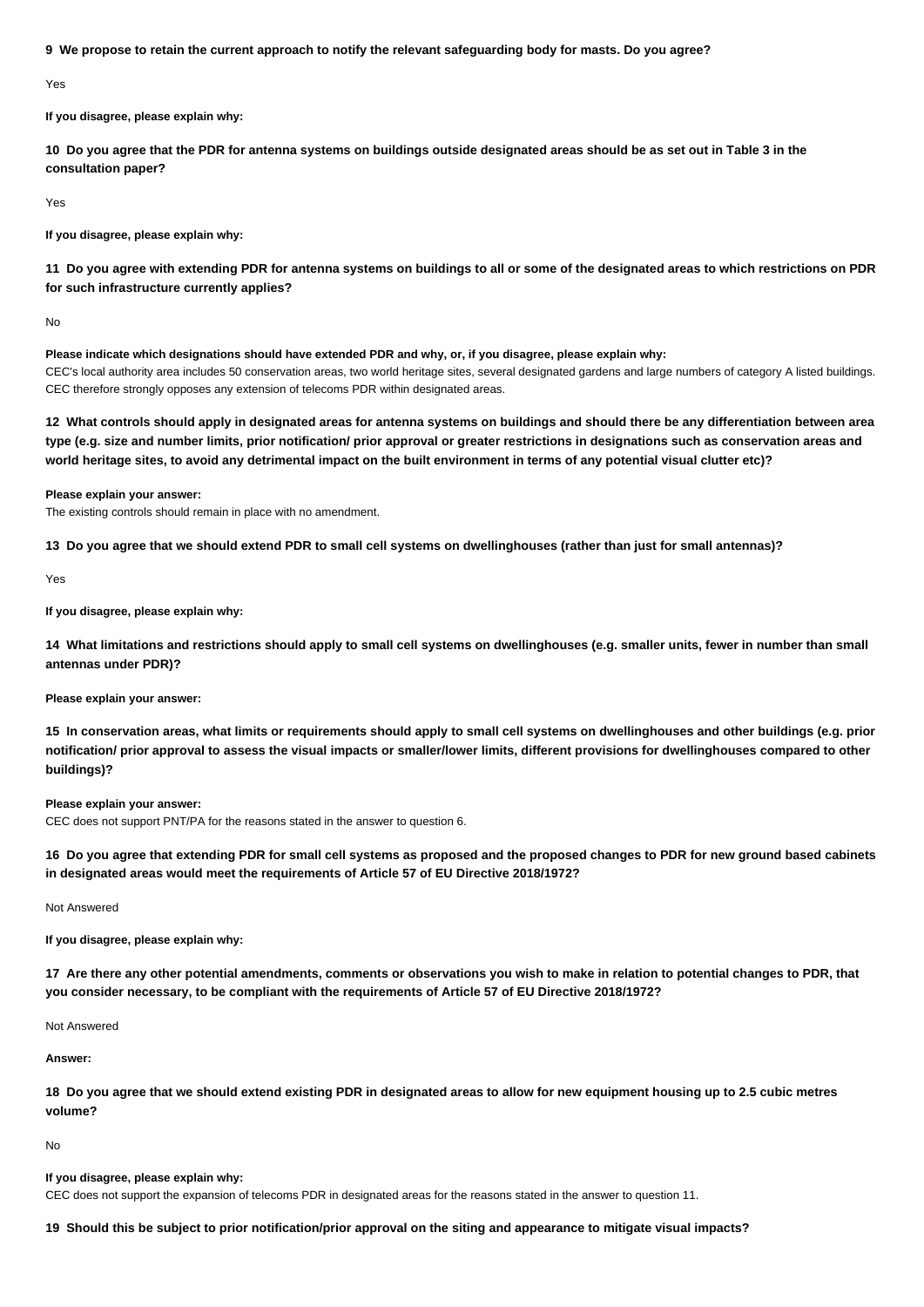# **If you disagree, please explain why:**

CEC does not support PNT/PA for the reasons stated in the answer to question 6.

# **20 If this were to be introduced do you agree that we should differentiate between types of designated areas by, for example, having smaller size limits in conservation areas than in National Parks?**

No

**If you disagree, please explain why and give your views on what limits should apply in which areas:** Dividing up designated areas into sub categories will create unnecessary confusion.

# **21 Do you agree that we should extend PDR for new equipment housing on buildings in designated areas, with a limit on size of up to 2.5 cubic metres volume?**

No

#### **If you disagree, please explain why:** CEC does not support the expansion of telecoms PDR in designated areas for the reasons stated in the answer to question 11.

# **22 Should this be subject to prior notification/ prior approval requirements on the siting and appearance to mitigate visual impacts?**

No

# **If you disagree, please explain why:**

CEC does not support PNT/PA for the reasons stated in the answer to question 6.

# **23 Do you agree that PDR for other apparatus should be extended in designated areas, beyond the basic 'like for like' alteration or replacement that currently applies?**

Not Answered

**If you disagree, please explain why:**

CEC does not support the expansion of telecoms PDR in designated areas for the reasons stated in the answer to question 11.

# **24 Should any new PDR for other apparatus in designated areas have specific limits and restrictions regarding size and visual intrusion?**

No

**Please explain your answer, and, if you agree, please indicate what sorts of limits and restrictions should apply and why. If you disagree, please explain why. :**

CEC does not support the expansion of telecoms PDR in designated areas for the reasons stated in the answer to question 11.

# **25 Do you agree that PDR for new development of other apparatus on buildings in designated areas should be subject to prior notification/prior approval to mitigate visual impacts?**

No

# **If you disagree, please explain why:**

CEC does not support PNT/PA for the reasons stated in the answer to question 6.

#### **26 In which designated areas do you consider that PDR for underground development could be extended?**

**Please explain your answer, particularly with regard to those designated areas where PDR for underground development could not be extended:** /

**27 In those areas where PDR for underground development could be extended, what limitations, restrictions or requirements should apply (e.g. prior notification/ prior approval, a requirement for an archaeological assessment or specific limitations)?**

**Please explain your answer:**

**28 Do you have any further comments to make which are specifically related to the potential changes to PDR for Digital Communications Infrastructure which have not been addressed in the questions above?**

Yes

/

#### **Additional comments:**

Class 67 of the GPDO is written in a complicated manner and is generally difficult to comprehend for both members of public and planning officers. It should be simplified as much as possible for the benefit of all stakeholders, and to to aid in the effective national rollout of 5G. The extensive use of PNT/PA serves to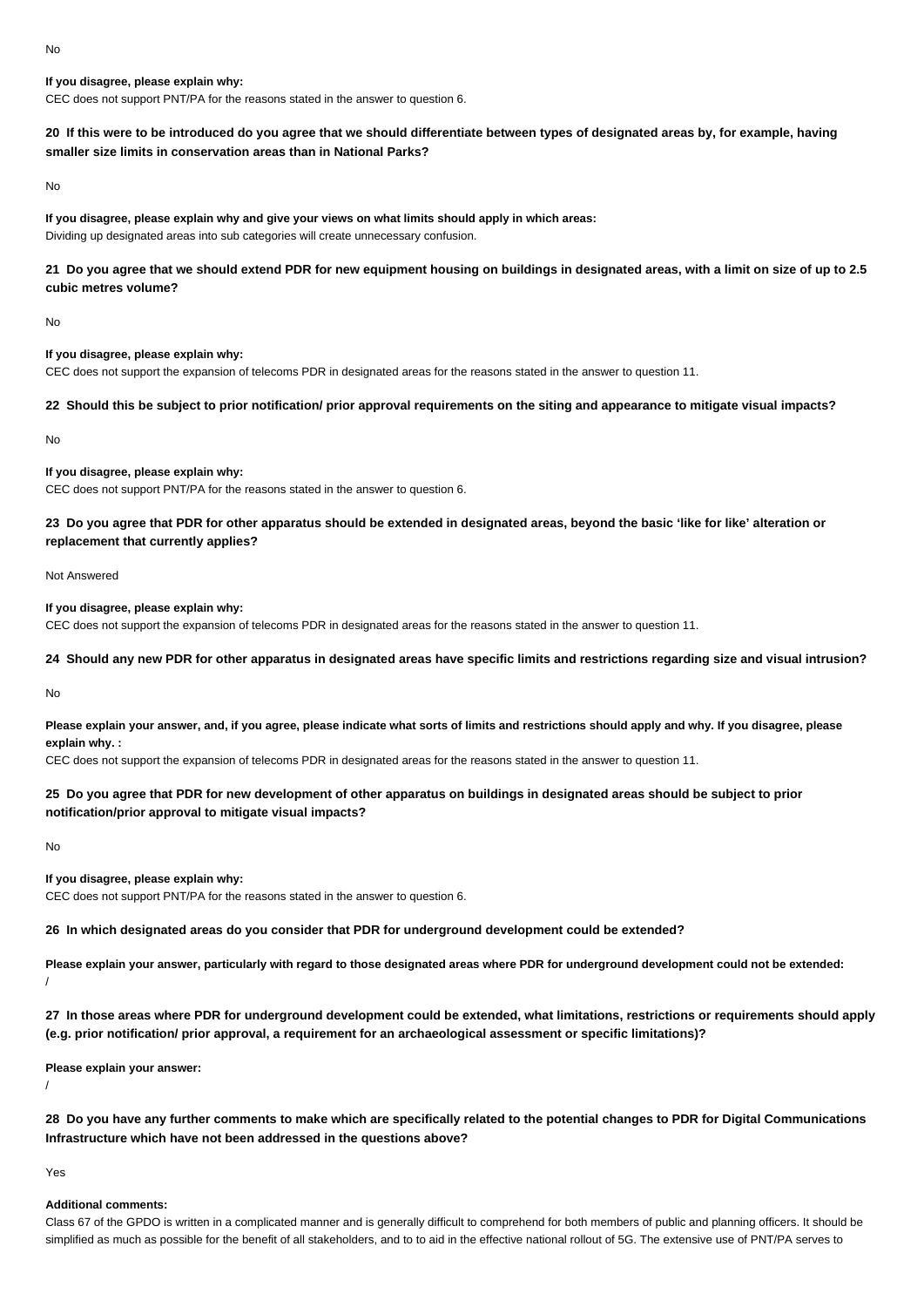introduce subiective criteria into the assessment of a proposal which should ideally only be assessed against a set of clear objective criteria. It also creates a significant administrative and financial burden on planning authorities.

# **Agricultural Developments**

**29 Do you agree with our proposal to increase the maximum ground area of agricultural buildings that may be constructed under class 18 PDRs from 465sqm to 1,000sqm?**

Yes

**If you do not agree please explain why. :**

**30 Do you agree with our proposal to retain other existing class 18 conditions and limitations?**

Yes

**If you do not agree please explain why.:**

**31 Do you think that the new 1,000sqm size limit should apply in designated areas (e.g. National Parks and National Scenic Areas)?**

Yes

**Please explain your answer.:**

**32 Do you agree with our proposal to increase the scale of extensions or alterations to agricultural (and forestry) buildings that may be carried out without requiring prior approval?**

Yes

**If you do not agree please explain why.:**

**33 Do you agree with our proposal to discourage developers from erecting new buildings for the sole purpose of converting them by limiting class 18 and 22 PDR where a residential conversion has taken place under PDR on the same farm within the preceding 10 years?**

No

#### **If you do not agree please explain why.:**

CEC does not support any changes to PDR which would ultimately allow the conversion of agricultural buildings to residential dwellings, even if a 10 year time limit is in place. Notwithstanding our opposition to the principle, the time limit leaves open the possibility that unrestricted conversions can take place at a set point In the future, potentially undermining and creating uncertainty around future local plan and non-statutory guidance preparation. Please see answer to question 34 for more detail.

# **34 Do you agree with the proposed new PDR for conversion of agricultural buildings to residential use, including reasonable building operations necessary to convert the building?**

No

#### **If you do not agree please explain why.:**

CEC has faced significant and sustained pressure over many years to allow new housing within the green belt, and we face consistent challenges in trying to manage urban sprawl and new housing in unsuitable and unsustainable locations. Introducing PDR allowing the change of agricultural buildings to residential dwellings would seriously undermine our long term attempts to manage the development of new housing within the green belt and urban fringe. CEC is strongly opposed to introducing these new rights.

# **35 Do you agree that the proposed new PDR should be subject to a prior notification/prior approval process in respect of specified matters?**

No

#### **If you do not agree please explain why.:**

CEC Strongly opposes the use of a PNT/PA for agricultural rights. As with telecommunications, we believe the PNT/PA system places a significant administrative and financial burden on planning authorities and raises public expectation unnecessarily.

#### **36 Do you agree with the proposed range of matters that would be the subject of a prior notification/prior approval process?**

No

#### **If you do not agree please explain why.:**

As detailed in the response to question 35, CEC strongly opposes the PNT/PA process. The list of matters would require a significant amount of officer time and resources to properly assess, and the fee received would be less than that for a full planning application.

## **37 Do you agree with the proposed maximum number (5) and size (150sqm) of units that may be developed under this PDR?**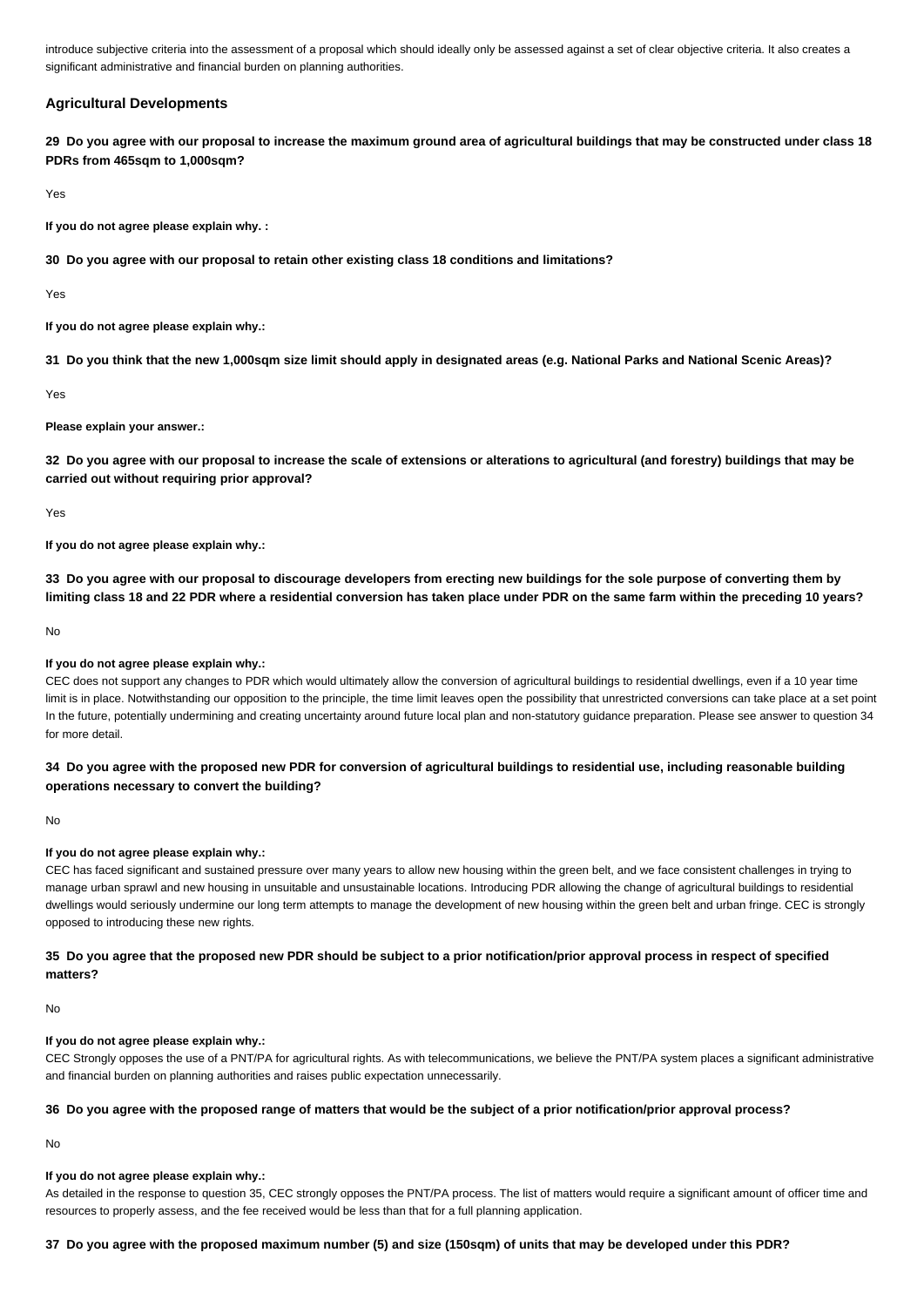**If you do not agree please explain why.:**

See answer to question 35 and 36.

# **38 Do you agree with the proposed protection for listed buildings and scheduled monuments?**

Yes

**If you do not agree please explain why.:**

**39 Do you agree with the proposed measures to discourage developers from erecting new buildings for the sole purpose of converting them?**

No

## **If you do not agree please explain why.:**

CEC does not support any changes to PDR which would ultimately allow the conversion of agricultural buildings to residential dwellings, even if a 10 year time limit is in place. Notwithstanding our opposition to the principle, the time limit leaves open the possibility that unrestricted conversions can take place at a set point In the future, potentially undermining and creating uncertainty around future local plan and non-statutory quidance preparation. Please see answer to question 34 for more detail.

# **40 Do you agree with the proposed new PDR for conversion of agricultural buildings to flexible commercial use, including reasonable building operations necessary to convert the building?**

No

# **If you do not agree please explain why.:**

CEC has concerns over the ability of agricultural buildings to change to commercial use under PDR. We have strongly attempted through local plan policy to encourage town centre/designated areas first commercial development in sustainable locations which are well served by public transport in order to both promote sustainable travel, and tackle climate changes. Many agricultural sites are situated in remote locations which are accessible only by private car, and the proposed PRD would run contrary to our overall long term aims.

# **41 Do you agree with the proposed cumulative maximum floorspace (500sqm) that may change use?**

No

#### **If you do not agree please explain why.:**

See answer to question 40. In addition, it should be noted our current local plan policy regulating this matter only generally permits up to 250 square metres (sqm) of retail out with designated areas under specific circumstances. The proposed changes would allow double this level, seriously impacting on the aims and objectives of our local plan policy.

# **42 Do you agree that the proposed new PDR should be subject to a prior notification/prior approval process in respect of specified matters where the cumulative floorspace changing use exceeds 150sqm?**

No

# **If you do not agree please explain why.:**

As detailed in the response to question 35, CEC strongly opposes the PNT/PA process

# **43 Do you agree with the proposed range of matters that would be the subject of prior notification/prior approval?**

No

# **If you do not agree please explain why.:**

As detailed in the response to question 36, CEC strongly opposes the PNT/PA process range of matters. The range of matters would require a significant amount of officer time and resources to properly assess, and the fee received would be less than that for a full planning application.

# **44 Do you agree with the proposed protection for listed buildings and scheduled monuments?**

Yes

# **If you do not agree please explain why.:**

**45 Do you agree with the proposed measures to discourage developers from erecting new buildings for the sole purpose of converting them?**

No

## **If you do not agree please explain why.:**

CEC does not support any changes to PDR which would ultimately allow the conversion of agricultural buildings to commercial uses, even if a 10 year time limit is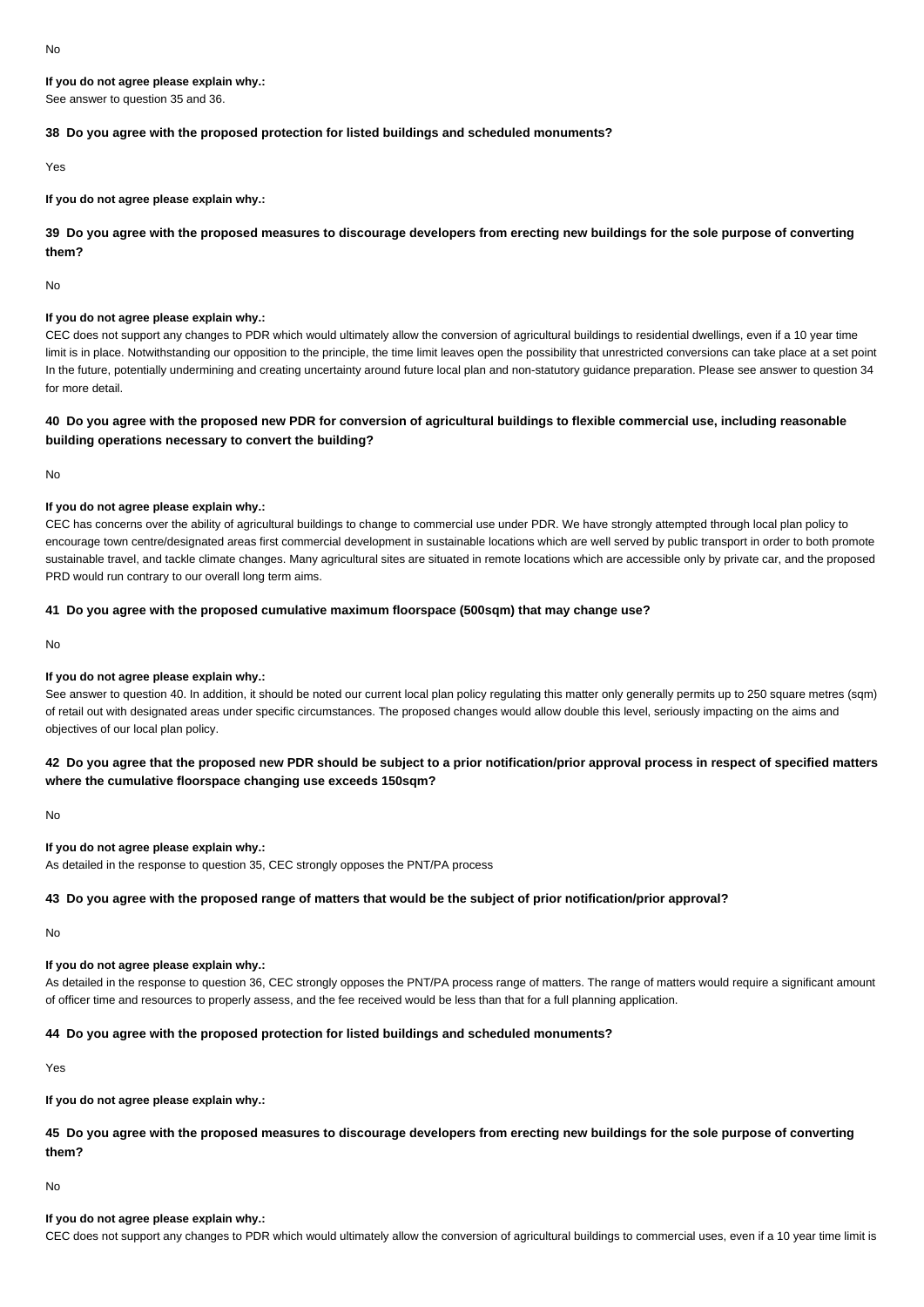in place. Notwithstanding our opposition to the principle, the time limit leaves open the possibility that unrestricted conversions can take place at a set point In the future, potentially undermining and creating uncertainty around future local plan and non-statutory guidance preparation.

#### **46 Do you agree that we should take forward separate PDRs for the conversion of forestry buildings to residential and commercial uses?**

No

# **If you do not agree please explain why.:**

Whilst CEC has fewer forestry areas than agricultural land, we still oppose the introduction of any such PDR rights for the same reasons.

# **47 Do you agree that the same conditions and limitations proposed in respect of the PDR for the conversion of agricultural buildings should apply to any separate PDR for the conversion of forestry buildings, insofar as relevant?**

No

#### **If you do not agree please explain why.:**

CEC does not support any changes to PDR which would ultimately allow the conversion of forestry buildings to commercial uses, even if a 10 year time limit is in place. Notwithstanding our opposition to the principle, the time limit leaves open the possibility that unrestricted conversions can take place at a set point In the future, potentially undermining and creating uncertainty around future local plan and non-statutory guidance preparation.

#### **48 Do you agree with our proposed approach to providing greater clarity as to the planning status of polytunnels?**

Yes

**If you do not agree please explain why.:**

### **Peatland Restoration**

**49 Do you agree with the general approach to PDR for peatland restoration, (i.e. wide ranging PDR given the likely oversight via Peatland Action and via the Peatland Code)?**

Yes

**If you do not agree, please explain why.:**

**50 Do you agree with the approach to PDR for peatland restoration that relies on a general understanding of what will constitute peatland?**

Yes

**If you do not agree, please explain why.:**

**51 Do you agree with this approach to a blanket PDR for 'peatland restoration'?**

Yes

**If you do not agree, please explain why.:**

**52 Do you agree that as peatland restoration projects will likely be subject to oversight from Peatland Action, or validation under the Peatland Code, there is no need for additional controls on related PDR in designated areas?**

Yes

**If you do not agree, please explain why.:**

**53 Do you think there should be PDR for new temporary access tracks (private ways) which may be necessary to carry out peatland restoration projects?**

Yes

**Please explain your answer:**

**54 What sort of time limits and restoration requirements do you consider should apply to any PDR for temporary access tracks (private ways) for peatland restoration projects? Please explain your answer.**

**Please explain your answer:**

**55 If possible, should any PDR for temporary access tracks (private ways) for peatland restoration only apply to projects which have been approved for funds provided by the Scottish Government, through Peatland Action or other bodies?**

/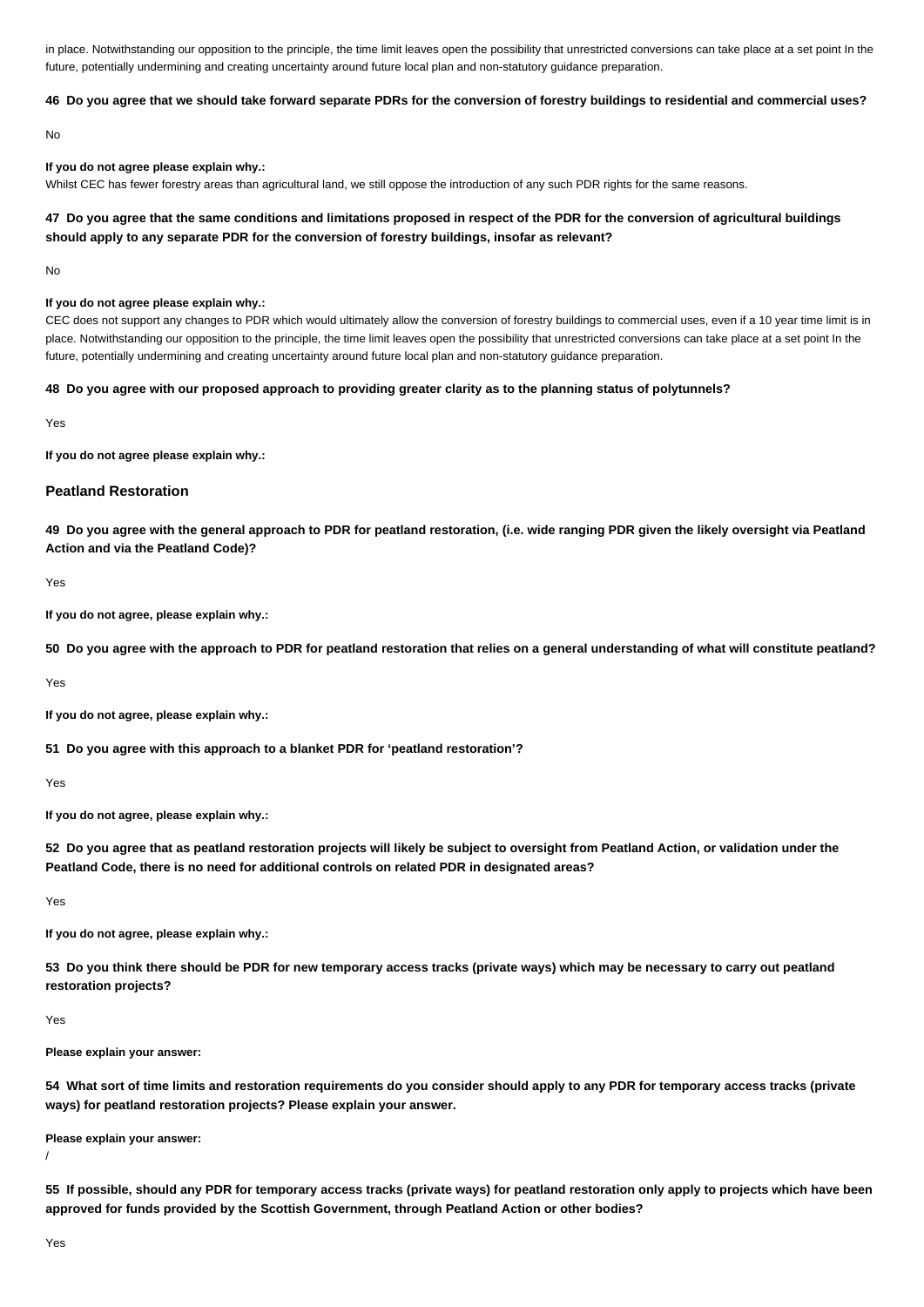**Please explain your answer.:**

**56 Do you agree that the peatland restoration PDR should allow for the transfer of peat within the restoration site and for peat to be brought into the restoration site?**

Yes

**If you do not agree, please explain why.:** /

**57 Do you agree that the peatland restoration PDR should not grant permission for the extraction of peat outside the restoration site or for removal of peat from the restoration site?**

Yes

**If you do not agree, please explain why.:** /

**58 Are there any other forms of development which could be granted planning permission by the PDR for peatland restoration as proposed, which should be restricted or controlled?**

No

**Please explain your answer, setting out what sorts of development you consider should be restricted and why.:**

**59 Do you have any other views or points to make about the proposed PDR for peatland restoration?**

**Peatland restoration - any other views:**  $\lambda$ 

# **Development Related to Active Travel**

**60 Do you agree with the proposal to allow the erection of a cycle store in the front or side garden of a house up to a maximum size of 1.2 m height, 2 m width and 1.5 m depth?**

No

# **If you disagree please explain why:**

CEC is generally supportive of active travel initiatives and we have worked with Spokes the main cycling organisation in Edinburgh and the Lothians to produce a factsheet on this matter for the general public. However, we are concerned by the proposal to introduce the specific concept of a 'cycle store' when dealing with structures which are incidental to the enjoyment of the dwellinghouse. The planning authority cannot control what is stored in such structures and given that the key issue when assessing storage structures is aesthetics, the introduction of such rights would make it harder for us to resist the erection of other non bike related structures.

There is also a potential issue in that at present householders can only erect a fence to 1 metre in height under existing PDR. This could create a scenario where storage structures could be higher than fences.

How would the concept of blocking traffic and pedestrian safety by blocking sightlines be assessed?

**61 Do you agree with the proposal to permit cycle stores up to 1.2 metres in height, 2 metres in width and 1 metre in depth in the front or side garden of a house in a conservation area?**

No

#### **If you disagree please explain why:**

CEC has generally been sympathetic to storage structures in front garden within a conservation area. However, the requirement for planning permission means that as an authority, we are able to control the orientation, colour, and materials of the cycle store to minimise the visual impact. If cycle stores are permitted development, there would be no control of the aesthetics. Concern about harm to conservation areas.

#### **62 Should such an extension to PDR be subject to a restriction on materials?**

No

#### **Please explain your answer:**

There are no particular concerns with regards to materials; there is a recognition that people would be concerned about the security issues of using timber. Colour, orientation and means to disguise the store are more critical than materials.

**63 Do you agree with the proposal to increase the floorspace of storage sheds allowed in the rear garden of houses in conservation areas to eight square metres?**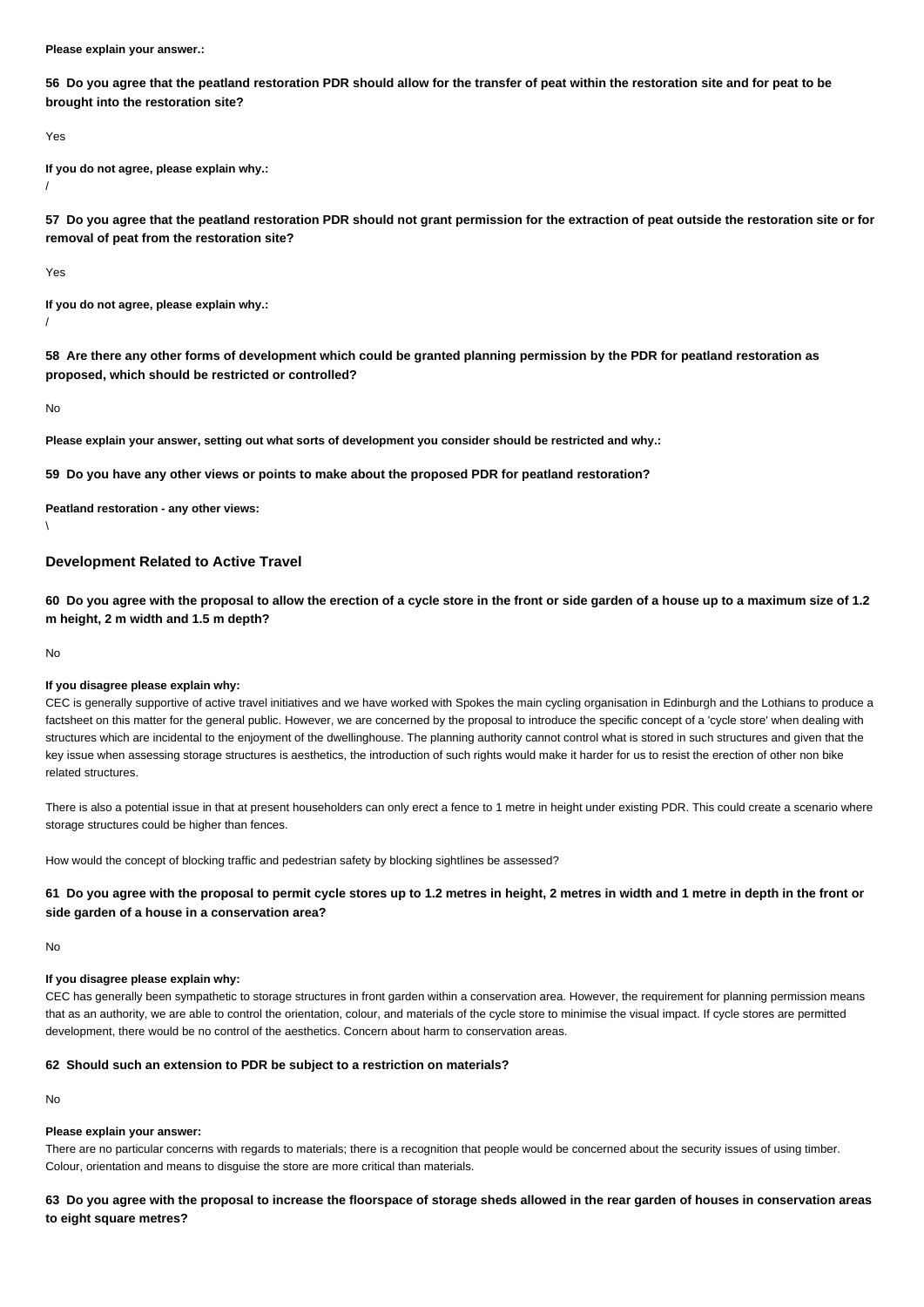#### No

# **If you do not agree please explain why:**

As stated previously, the planning authority cannot control the use of structures. We would not support a loosening of restrictions in conservation areas.

# **64 Do you agree with the introduction of PDR for the erection of a cycle store in the private garden area of a flat, including in a conservation area?**

No

#### **Please explain your answer:**

Within Edinburgh, a number of flats are also subdivided villas and workers accommodation colony buildings. These subdivisions can be very varied and there are instances where a private garden can be overlooked by windows in a separate ownership. With PD rights for flats, it would potentially be possible to have a cycle store in front of someone else's windows but it would under the definition in 7.17 be a private allocated garden space. Any PD rights would need to address such a situation and make sure someone else's ground floor windows do not overlook that private space.

# **65 Do you agree with the proposal to allow cycle stores sufficient to accommodate up to two bikes per flat to the rear of larger blocks of flats, including in conservation areas?**

No

#### **If you disagree, please explain why:**

CEC has concern about the description of a traditional tenement building. In Edinburgh, a large proportion of the rear of such buildings is useable garden space and not necessarily a 'functional' area for bins etc. It is amenity space for many of the residents.

In a large tenement building, the proposed PD rights could allow a large number of stores being erected in the common garden space. Some tenements have at least 6 flats, if not more so this could lead to large areas of garden being taken over with cycle stores. There is a key issue of joint ownership and the increase in PD rights would not take this into consideration. Some residents may not be happy with their garden being removed for sheds and this could lead to tension/neighbour disputes and enforcement enquiries. The planning system does not take ownership into account and the only recourse is through expensive civil action.

We would seek to retain control over structures in conservation areas to avoid over proliferation.

#### **66 Do you agree with the introduction of PDR to allow the erection of cycle stores for buildings of class 4, 5 and 6 uses?**

Yes

#### **If you disagree, please explain why:**

Such premises tend to be situated within commercial or industrial locations where the impact of storage structures would be less prominent than within residential areas.

#### **67 Do you agree with the introduction of PDR to allow the erection of cycle stores on-streets?**

Yes

#### **If you disagree, please explain why:**

Placing structures on street requires the agreement of the Council as Roads Authority. The planning authority is therefore able to effect some control over such structures prior to their installation. In addition, such structures can often be sited in locations where cars would have been parked resulting in a minimal difference to the overall streetscape.

# **68 If such PDR is introduced, do you agree with the proposed maximum size for the stores, and the proposed restriction on the number allowed in a particular street or block?**

Yes

**If you disagree, please suggest alternatives:**

**69 If such PDR is introduced, do you think it should it be allowed in conservation areas and, if so, should it be subject to any other limitations on size, materials etc?**

No

#### **Please explain your answer:**

CEC as planning authority would wish to maintain direct control and input over the erection of such structures in conservation areas

**70 Is there any other amendment to the General Permitted Development Order that you think we should consider in order to encourage active travel further?**

#### **Please explain your answer:**

No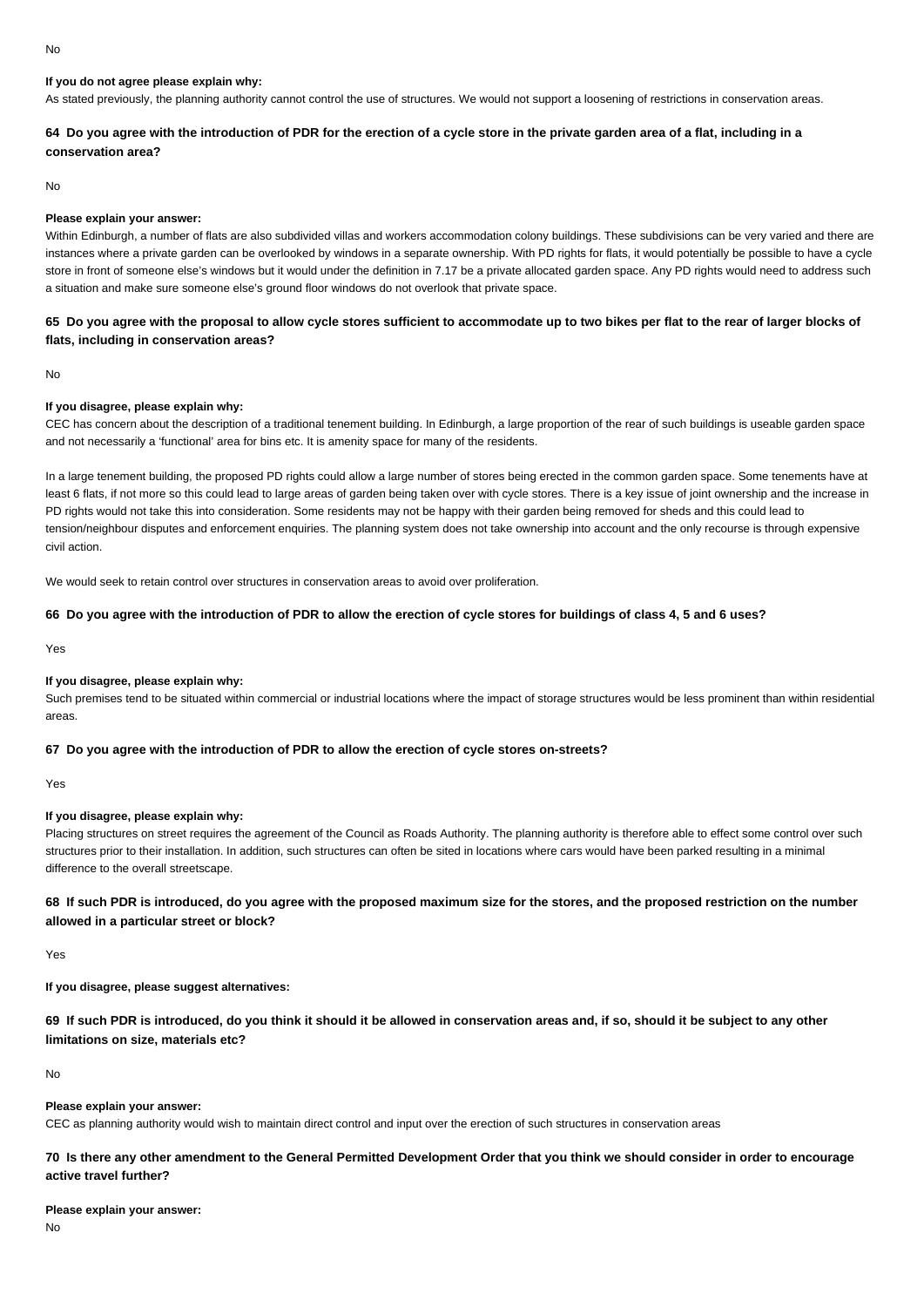# **SEA Post-adoption Statement Summary**

**71 What are your views on the findings of the Update to the 2019 Sustainability Appraisal Report that accompanies this consultation document?**

**Please give us your views on the update to the Sustainability Appraisal, but please don't simply repeat what any views you gave us in the November 2019 consultation as these have already been taken into account:**

/

# **Assessment of Impacts**

**72 Do you have any comments on the partial and draft impact assessments undertaken on these draft Phase 1 proposals?**

**Please give us your views on the partial and draft impact assessments undertaken on these draft proposals:** The Equality Impact Assessment does not identify any negative consequences. This should be checked and confirmed.

**73 Do you have any suggestions for additional sources of information on the potential impacts of the proposals that could help inform our final assessments?**

**Please let us have any suggestions for where we might obtain additional information on the impacts of the proposals:**

# **Supplementary submission to Scottish Government 19 November**

**Further to the Phase 1 PDR Consultation City of Edinburgh Council response on Questions 60 to 69, we would wish to suggest that if the Scottish Government progresses with proposals to extend permitted development rights for structures for cycle storage, the Council would be willing to work with Scottish Government planners on good practice and design advice. The Council has existing design guidance for householders considering the erection of cycle storage structures (as indicated in our response to Question 60). In the ongoing review of our Design Guidance, we will be considering further advice on this subject area and would be willing to share this if there was interest in preparing national planning advice on how to encourage permitted structures to address issues in conservation and other amenity areas.**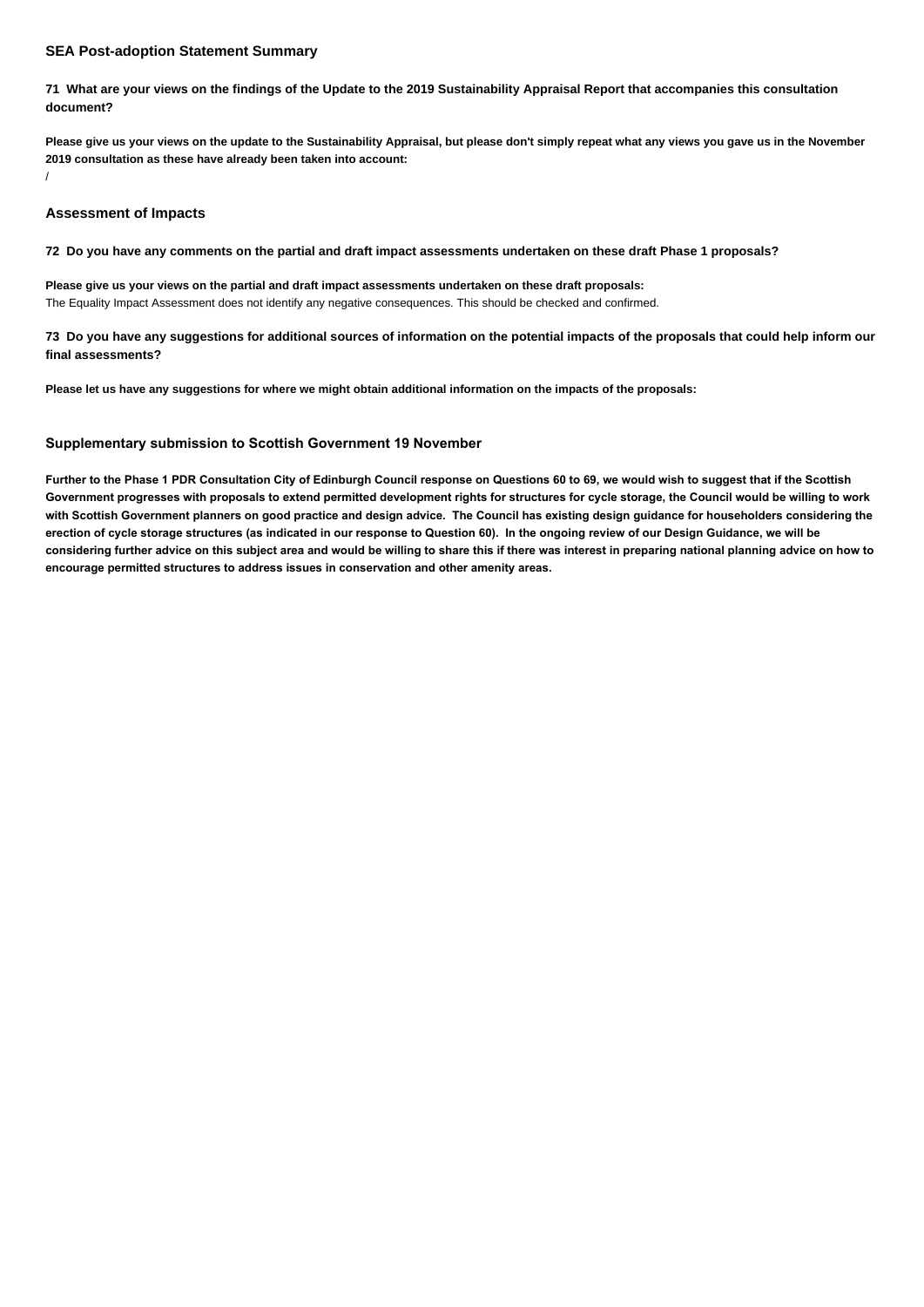#### **Planning Time Performance Quarterly Bulletin Appendix 3 2020/21 Quarter2**

Average Decision Times (weeks) for applications without processing agreements or agreed extensions



#### **Major Developments Local (Non-Householder) Householder**

Average Decision Times (weeks) for applications without processing agreements or agreed extensions







| Sub | $\sim$                           |  |  |  |  |  |  |  | Sub | 1061 | 299 | 248                              | 271 | 264 | 184 | 243 |  | . .<br><b>I</b> Sub | 1464            | 422 | 389              | 3751 | 425 | 344 | $\neg Q$ |  |
|-----|----------------------------------|--|--|--|--|--|--|--|-----|------|-----|----------------------------------|-----|-----|-----|-----|--|---------------------|-----------------|-----|------------------|------|-----|-----|----------|--|
| Det |                                  |  |  |  |  |  |  |  | Det | 1082 | 268 | 242                              | 241 | 249 | 187 | 212 |  | Det                 | 1481            | 387 | 397              | 369  | 390 | 362 | 3171     |  |
|     | 6 month totals:<br>Sub:8, Det:10 |  |  |  |  |  |  |  |     |      |     | 6 month totals: Sub:427, Det:399 |     |     |     |     |  |                     | 6 month totals: |     | Sub:728, Det:670 |      |     |     |          |  |

#### **Comments:**

Major applications without a processing agreement/extension:

- Mixed use development at Royal Hospital for Sick Children
- Removal of condition for housing scheme in Granton
- Student housing at Westfield Road

Major applications with a processing agreement/extension:

- Leisure development at Craigpark Quarry
- Extension of shopping centre at the Gyle

#### **Notes:**

- Decision times are from validation to issuing of permission, which includes time for legal agreements to be concluded.
- Scottish Government headline indicators monitor average decision times for major, local and householder applications without processing agreements or agreed time extensions. The charts show these times for relevant applications
- Quarterly figures for Q1 and Q2 are from Scottish Government's 6 monthly analysis (draft), and factor in stop-the-clock periods.
- Submitted & determined figures show all applications (i.e. with and without processing agreements / agreed extensions)